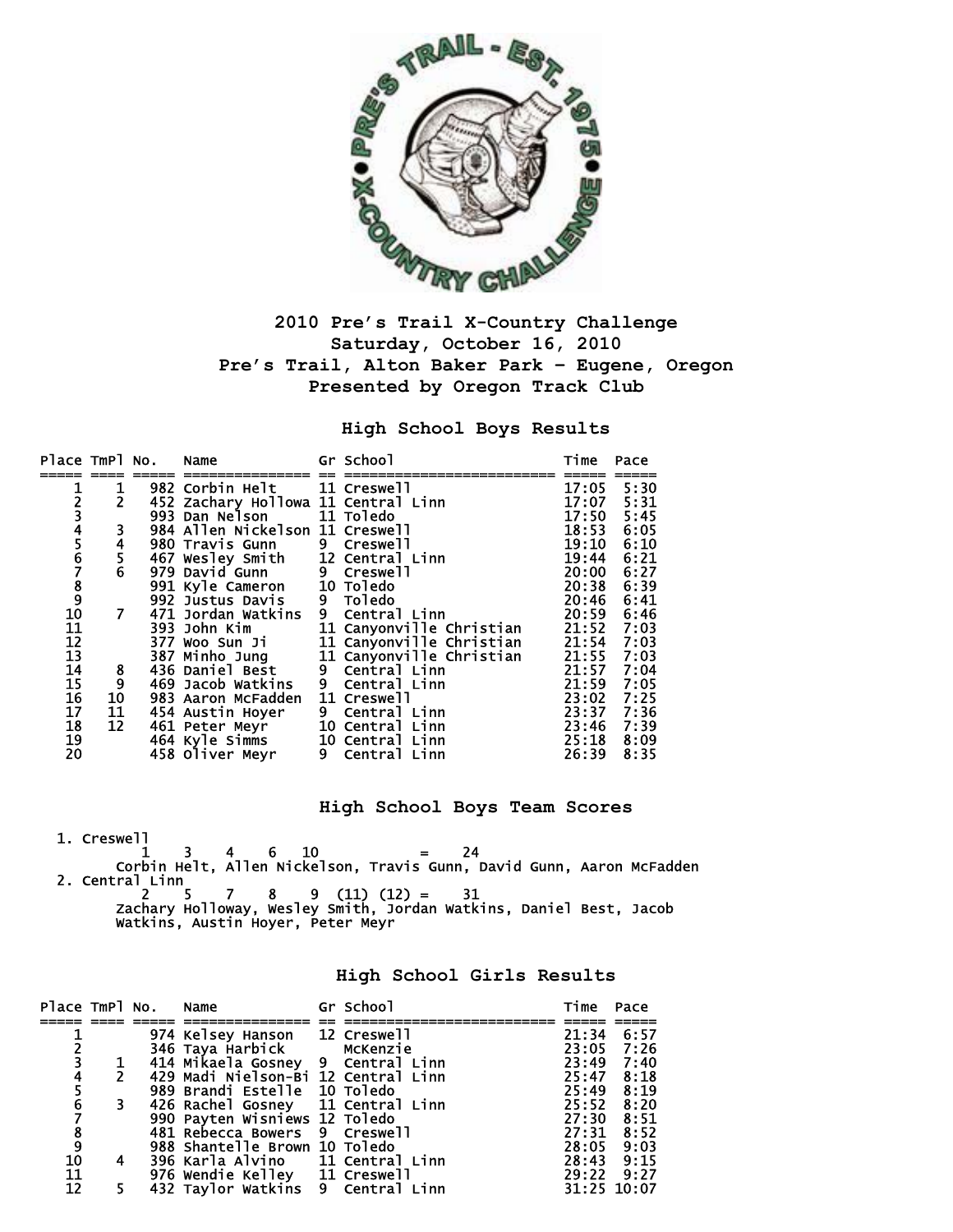1. Central Linn  $1 \t2 \t3 \t4 \t5 = 15$  Mikaela Gosney, Madi Nielson-Binder, Rachel Gosney, Karla Alvino, Taylor Watkins

**7K Results** 

| Place Name | ==========           | NO.<br>===== | $==$ | Ag S Div/Tot<br>======== | <b>D</b> iv<br>====== | City<br>------------- |           | St Time<br>======= | Pace<br>$=====$ | Team                |
|------------|----------------------|--------------|------|--------------------------|-----------------------|-----------------------|-----------|--------------------|-----------------|---------------------|
|            | <b>1 Drew Powell</b> | 350 21 M     |      | 1/4                      | M2024                 | Greeley               | <b>CO</b> | 22:30              | 5:11            |                     |
|            | Joshua Gordon        | 1112 36 M    |      | 1/1                      | M3539                 | Eugene                | <b>OR</b> | 23:41              | 5:27            |                     |
|            | Jason Vaughn         | 1149 30 M    |      | 1/7                      | M3034                 | Eugene                | <b>OR</b> | 24:17              | 5:35            |                     |
|            | Kyle Ruhlin          | 356 17 M     |      | 1/4                      | M1519                 | Springfield           | <b>OR</b> | 25:21              |                 | 5:50 Thurston X C   |
|            | Doug Lange           | 1126 41 M    |      | 1/3                      | M4044                 | Bend                  | <b>OR</b> | 25:37              | 5:54            |                     |
| 6          | Jonathan Heinz       | 1116 22 M    |      | 2/4                      | M2024                 | Vancouver             | BС        | 26:17              | 6:03            |                     |
|            | Tristan Rice         | 1139 30 M    |      | 2/7                      | M3034                 | Eugene                | <b>OR</b> | 26:49              | 6:10            |                     |
| 8          | Bo Arnold            | 355 17 M     |      | 2/4                      | M1519                 | Springfield           | <b>OR</b> | 26:58              |                 | $6:12$ Thurston X C |
| 9.         | Arne Bostrom         | 352 24 M     |      | 3/4                      | M2024                 | Saint Paul            | <b>MN</b> | 27:05              | 6:14            |                     |
|            | 10 Caleb Gee         | 357 16 M     |      | 3/4                      | M1519                 | Springfield           | <b>OR</b> | 27:52              |                 | $6:25$ Thurston X C |
|            | 11 Andrew Senay      | 1145 22 M    |      | 4/4                      | M2024                 | Vancouver             | BC        | 27:56              | 6:26            |                     |
|            | 12 Zachary Stonebu   | 358 16 M     |      | 4/4                      | M1519                 | Springfield           | <b>OR</b> | 28:47              |                 | $6:37$ Thurston X C |
|            | 13 Patrick Schoenh   | 1143 30 M    |      | 3/7                      | M3034                 | <b>Eugene</b>         | <b>OR</b> | 28:49              | 6:38            |                     |
|            | 14 Darin French      | 353 14 M     |      | 1/2                      | M1114                 | Springfield           | <b>OR</b> | 28:50              | 6:38            |                     |
|            | 15 Harrison Satter   | 1141 14 M    |      | 2/2                      | M1114                 | Springfield           | <b>OR</b> | 28:52              | 6:39            |                     |
|            | 16 Larry Trachtenb   | 1147 56 M    |      | 1/1                      | M5559                 | <b>Eugene</b>         | <b>OR</b> | 29:07              | 6:42            |                     |
| 17         | Kevin Cornett        | 1105 43 M    |      | 2/3                      | M4044                 | <b>Bend</b>           | <b>OR</b> | 29:32              | 6:48            |                     |
|            | <b>18 Jared Hass</b> | 1115 34 M    |      | 4/7                      | M3034                 | Springfield           | <b>OR</b> | 32:42              | 7:32            |                     |
|            | 19 Tim Adair         | 1152 30 M    |      | 5/7                      | M3034                 | Springfield           | <b>OR</b> | 34:38              | 7:58            |                     |
| 20         | Sean Tyrrel          | 1148 42 M    |      | 3/3                      | M4044                 | Springfield           | <b>OR</b> | 36:08              | 8:19            |                     |
|            | 21 David Wilkins     | 347 67 M     |      | 1/1                      | M6569                 | Eugene                | <b>OR</b> | 37:56              | 8:44            |                     |
|            | 22 Chris Rock        | 359 61 M     |      | 1/2                      | M6064                 | Eugene                | <b>OR</b> | 38:35              | 8:53            |                     |
|            | 23 John Dronsfield   | 349 64 M     |      | 2/2                      | M6064                 | Eugene                | OR        | 38:46              | 8:55            |                     |
|            | 24 Colin Cates       | 1083 25 M    |      | 1/2                      | M2529                 | Eugene                | <b>OR</b> | 41:35              | 9:34            |                     |
|            | 25 James Doppelmay   | 1108 32 M    |      | 6/7                      | M3034                 | Eugene                | <b>OR</b> | 41:51              | 9:38            |                     |
|            | 26 Chris Cushman     | 1107 29 M    |      | 2/2                      | M2529                 | Creswell              | <b>OR</b> | 43:58 10:07        |                 |                     |
|            | 27 Victoria Craig    | 1106 30 F    |      | 1/2                      | F3034                 | Eugene                | <b>OR</b> | 44:20 10:12        |                 |                     |
|            | 28 Andy Rogers       | 1140 32 M    |      | 7/7                      | M3034                 | Eugene                | <b>OR</b> | 44:21 10:12        |                 |                     |
| 29.        | Conchita Wilcox      | 1151 35 F    |      | 1/1                      | F3539                 | Eugene                | <b>OR</b> | 44:46 10:18        |                 |                     |
|            | 30 Donna Cooper      | 1103 50 F    |      | 1/1                      | F5054                 | Roseburg              | <b>OR</b> | 45:19 10:25        |                 |                     |
|            | 31 Kim Hall          | 1113 45 F    |      | 1/2                      | F4549                 | Roseburg              | <b>OR</b> | 45:19 10:25        |                 |                     |
|            | 32 Andrea Smith-Gi   | 1146 23 F    |      | 1/1                      | F2024                 | Eugene                | <b>OR</b> | 49:15 11:20        |                 |                     |
|            | 33 Sarah Schoenher   | 1144 31 F    |      | 2/2                      | F3034                 | Eugene                | OR.       |                    | 49:23 11:22     |                     |
|            | 34 Nancy Ceccanese   | 1100 49 F    |      | 2/2                      | F4549                 | Eugene                | <b>OR</b> |                    | 55:59 12:53     |                     |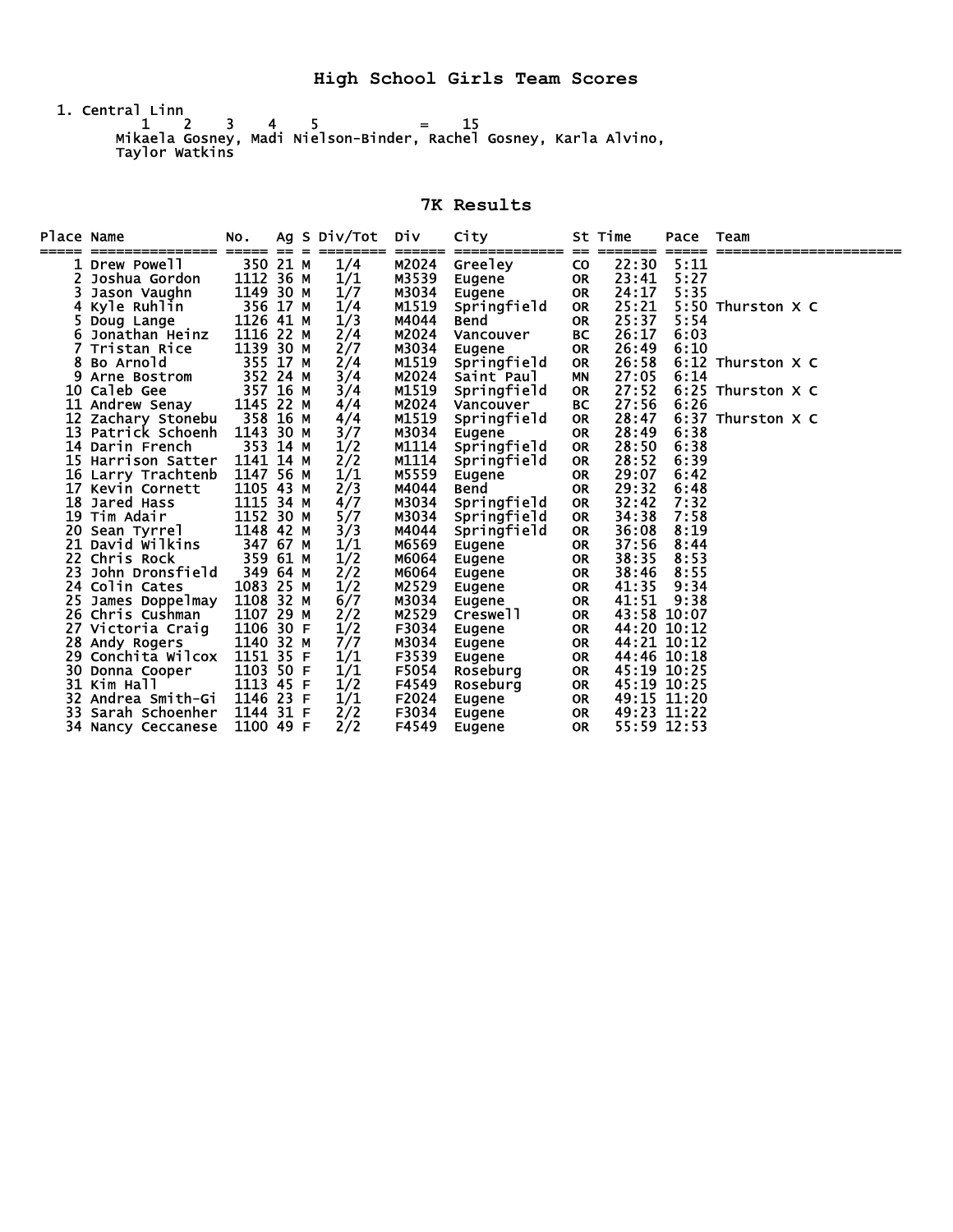**3K Results** 

| Place Name | ============= ===== == =                       | NO.                  |                |   | Ag S Div/Tot Div |              | City         |           | St Time                  | Pace             | Team                              |  |
|------------|------------------------------------------------|----------------------|----------------|---|------------------|--------------|--------------|-----------|--------------------------|------------------|-----------------------------------|--|
|            | 1 Reilly Bloomer                               | 800 13 M             |                |   | 1/10             | M1114        |              |           | 10:20                    |                  | 5:33 Evtc                         |  |
|            | 2 Guillaume Rebey                              | 646 13 M             |                |   | 2/10             | M1114        |              |           | 10:57                    |                  | 5:53 Evtc                         |  |
| 3.         | Abigail Lange                                  | 1125                 |                | F |                  |              | Bend         | OR.       | 11:01                    |                  | 5:55 Cork                         |  |
| 4          | Jessica Cornett                                | 1104 13 F            |                |   | 1/8              | F1114        | <b>Bend</b>  | 0R        | 11:38                    | 6:15 Cork        |                                   |  |
|            | 5 Olivia Powell                                | 245                  |                | F |                  |              |              |           | 11:39                    |                  | 6:15 Creswell Middle              |  |
|            | 6 Ben Elder                                    | 630 11 M             |                |   | 3/10             | M1114        |              |           | 11:43                    | 6:17 Evtc        |                                   |  |
| 7          | Taylor Cramblit                                | 230                  |                | М |                  |              |              |           | 11:50                    |                  | 6:21 Creswell Middle              |  |
| 8          | Jack Love                                      | 1130 11 M            |                |   | 4/10             | M1114        | Eugene       | <b>OR</b> | 12:00                    | 6:27 Evtc        |                                   |  |
|            | 9 Madison Leapald                              | 1128 13 F            |                |   | 2/8              | F1114        | Bend         | <b>OR</b> | 12:01                    |                  | 6:27 Cork                         |  |
|            | 10 Bedria Williams                             | 247                  |                | F |                  |              |              |           | 12:07                    |                  | 6:30 Creswell Middle              |  |
|            | 11 Hope Powell                                 | 244                  |                | F |                  |              |              |           | 12:24                    |                  | 6:39 Creswell Middle              |  |
|            | 12 Garrett Woodcoc                             | 249                  |                | М |                  |              |              |           | 12:37                    |                  | 6:46 Creswell Middle              |  |
|            | 13 Jack Lange                                  | 1127 10 M            |                |   | 1/7              | M0110        | <b>Bend</b>  | <b>OR</b> | 12:54                    | 6:55 Cork        |                                   |  |
|            | 14 Lorenzo Legoret                             | 237                  |                | М |                  |              |              |           | 12:58                    |                  | 6:58 Creswell Middle              |  |
|            | 15 Brennen Carlson                             | 351 12 M             |                |   | 5/10             | M1114        | Eugene       | <b>OR</b> | 12:59                    | 6:58             |                                   |  |
|            | 16 Curshawn Nashol                             | 238                  |                | м |                  |              |              |           | 13:04                    |                  | 7:01 Creswell Middle              |  |
|            | 17 Schlichting Kim                             | 640 11 M             |                |   | 6/10             | M1114        |              |           | 13:19                    | 7:09 Evtc        |                                   |  |
|            | 18 Jesse Witternbo                             | 248                  |                | М | 2/7              |              |              |           | 13:22<br>13:43           |                  | 7:10 Creswell Middle<br>7:22 Cork |  |
|            | 19 Jett Ballantyne                             | 997 10 M<br>642 11 M |                |   |                  | M0110        | <b>Bend</b>  | <b>OR</b> | 13:44                    | 7:22 Evtc        |                                   |  |
|            | <b>20 Atticus Mellot</b><br>21 Delany Pietsch  | 242                  |                | F | 7/10             | M1114        |              |           | 13:50                    |                  | 7:25 Creswell Middle              |  |
|            | 22 Dale Helvoigt                               | 340 11 F             |                |   | 3/8              | F1114        |              |           | 13:52                    | 7:26             |                                   |  |
|            | 23 Jack Strang                                 | 338                  | $\overline{7}$ | F | 1/10             | F0110        | Bend         | <b>OR</b> | 14:04                    |                  | 7:33 Cork                         |  |
|            | 24 Talia Park                                  | 645 11 F             |                |   | 4/8              | F1114        |              |           | 14:07                    | 7:35 Evtc        |                                   |  |
|            | 25 Cece Holst                                  | 232                  |                | F |                  |              |              |           | 14:09                    |                  | 7:36 Creswell Middle              |  |
|            | 26 Reggie Sizemore                             | 246                  |                | М |                  |              |              |           | 14:12                    |                  | 7:37 Creswell Middle              |  |
|            | 27 Schlichting Eli                             | 798 10 M             |                |   | 3/7              | M0110        |              |           | 14:13                    | 7:38 Evtc        |                                   |  |
|            | 28 Delaney Bloomer                             | 250                  |                | F |                  |              |              |           | 14:43                    | 7:54 Evtc        |                                   |  |
|            | 29 Nicholas Moll                               | 643                  | 11 M           |   | 8/10             | M1114        |              |           | 14:46                    | 7:56 Evtc        |                                   |  |
|            | 30 Jessica Figgat                              | 634                  | 9 F            |   | 2/10             | F0110        |              |           | 14:50                    | 7:58 Evtc        |                                   |  |
|            | 31 Callia Varnon-W                             | 797                  | 9 F            |   | 3/10             | F0110        |              |           | 15:05                    | 8:06 Evtc        |                                   |  |
|            | 32 Lilly Nowatzke                              | 644                  | 8 F            |   | 4/10             | F0110        |              |           | 15:23                    | 8:15 Evtc        |                                   |  |
|            | 33 Kelii Hoopai                                | 234                  |                | М |                  |              |              |           | 15:23                    |                  | 8:15 Creswell Middle              |  |
|            | 34 Jaelen Hodges                               | 639                  | 8 F            |   | 5/10             | F0110        |              |           | 15:24                    | 8:16 Evtc        |                                   |  |
|            | 35 Ananda Rittenho                             | 648 11 F             |                |   | 5/8              | F1114        |              |           | 15:27                    | 8:18 Evtc        |                                   |  |
|            | 36 Tiernan Pietsch                             | 243                  |                | F |                  |              |              |           | 15:35                    |                  | 8:22 Creswell Middle              |  |
|            | 37 Emma Connelly                               | 229                  |                | F |                  |              |              |           | 15:45                    |                  | 8:27 Creswell Middle              |  |
|            | 38 Tauschia Arneso                             | 227                  |                | F |                  |              |              |           | 15:46                    |                  | 8:28 Creswell Middle              |  |
|            | 39 Elijah Garner                               | 637 10 M             |                |   | 4/7              | M0110        |              |           | 15:57                    | 8:34 Evtc        |                                   |  |
| 40         | Jamie Fos                                      | 231                  |                | F |                  |              |              |           | 16:00                    |                  | 8:35 Creswell Middle              |  |
|            | 41 John Rustik                                 | 650 11 M             |                |   | 9/10             | M1114        |              |           | 16:03                    | 8:37 Evtc        |                                   |  |
|            | 42 Leo Saenger                                 | 796 10 M             |                |   | 5/7              | M0110        |              |           | 16:13                    | 8:42 Evtc        |                                   |  |
|            | 43 Chloe Resch                                 | 647 8 F              |                |   | 6/10             | F0110        |              |           | 16:35                    | 8:54 Evtc        |                                   |  |
|            | 44 Skylar Roach                                | 649 11 F             |                |   | 6/8              | F1114        |              |           | 16:36                    | 8:55 Evtc        |                                   |  |
|            | 45 Benjamin Cooley                             | 998                  | 9 M            |   | 6/7              | M0110        |              |           | 16:38                    | 8:55 Evtc        |                                   |  |
|            | 46 Janna Kluge                                 | 641 11 F             |                |   | 7/8              | F1114        |              |           | 16:41                    | 8:57 Evtc        |                                   |  |
|            | 47 George Frey                                 | 635 10 M             |                |   | 7/7              | M0110        |              |           | 16:59                    | 9:19 Evtc        | 9:07 Evtc                         |  |
|            | 48 Wally Ceccanese 1101 11 M<br>49 Ella Garner | 638 8 F              |                |   | 10/10<br>7/10    | F0110        | M1114 Eugene | <b>OR</b> | 17:21<br>17:22 9:19 Evtc |                  |                                   |  |
|            | 50 Austin Kelly                                | 236                  |                | М |                  |              |              |           | 17:33                    |                  | 9:25 Creswell Middle              |  |
|            | 51 Peighton Carmic                             | 228                  |                | F |                  |              |              |           | 17:43                    |                  | 9:30 Creswell Middle              |  |
|            | 52 Ellen Conway                                | 629 10 F             |                |   | 8/10             | F0110        |              |           | 17:48                    | 9:33 Evtc        |                                   |  |
|            | 53 Calvin Jackson                              | 235                  |                | м |                  |              |              |           | 18:00                    |                  | 9:39 Creswell Middle              |  |
|            | 54 Emily Marvin                                | 344 11 F             |                |   | 8/8              | <b>F1114</b> | Eugene       | OR.       | 18:25                    | 9:53             |                                   |  |
|            | 55 Izzy Ceccanese                              | 492 10 F             |                |   | 9/10             | F0110        |              |           |                          | 18:26 9:53 Evtc  |                                   |  |
|            | 56 Ashley Figgat                               | 633 8 F              |                |   | 10/10            | F0110        |              |           |                          | 23:24 12:33 Evtc |                                   |  |
|            |                                                |                      |                |   |                  |              |              |           |                          |                  |                                   |  |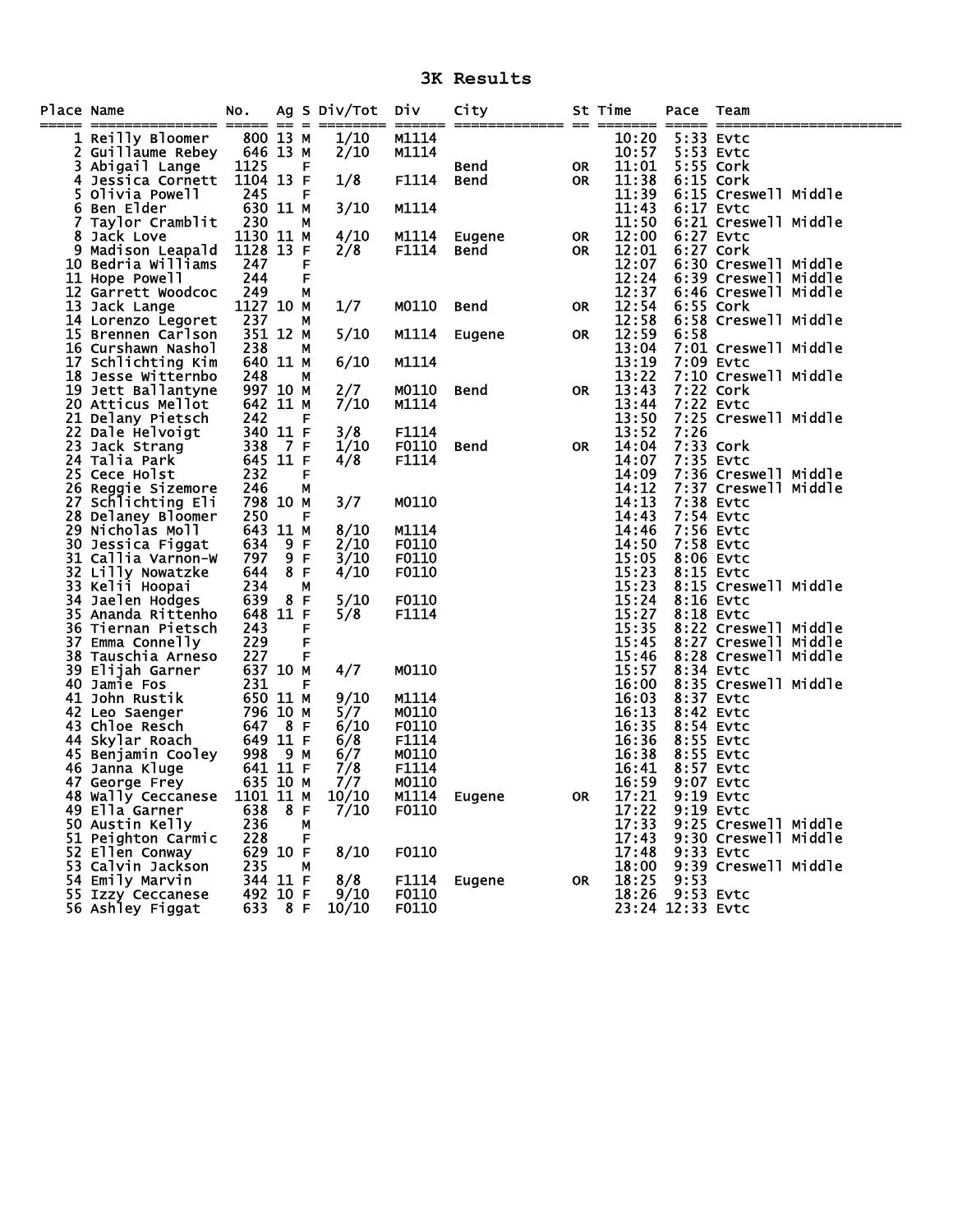|         | 9                                | <b>EVtc</b>                                                                                                                                                                            |   | <b>11:00</b>                                                | 33:00) |
|---------|----------------------------------|----------------------------------------------------------------------------------------------------------------------------------------------------------------------------------------|---|-------------------------------------------------------------|--------|
| 1234567 |                                  | 1 Reilly Blo<br>2 Guillaume<br>6 Ben Elder<br>8) Jack Love<br>Reilly Bloomer<br>Guillaume Rebeyrol<br>Ben Elder<br>( 16) Schlichting Kimbert<br>( 18) Atticus Mellot<br>20) Talia Park |   | 10:20<br>10:57<br>11:43<br>12:00<br>13:19<br>13:44<br>14:07 |        |
| 2.      | 16                               | Cork                                                                                                                                                                                   | C | 11:34                                                       | 34:40  |
| 123456  |                                  | 3 Abigail La<br>4 Jessica Com<br>9 Madison Lea<br>6 (13) Jack Lange<br>Abigail Lange<br>Jessica Cornett<br>Madison Leapaldt<br>(17) Jett Ballantyne<br>19) Jack Strang                 |   | 11:01<br>11:38<br>12:01<br>12:54<br>13:43<br>14:04          |        |
| З.      | 22                               | Creswell Middle                                                                                                                                                                        |   | 11:52                                                       | 35:36) |
| 1234567 | 5<br>7<br>10 <sub>1</sub><br>15) | Olivia Powell<br>Taylor Cramblit<br>Bedria Williams<br>(11) Hope Powell<br>12) Garrett Woodcock<br>14) Lorenzo Legoretta<br>Curshawn Nashole                                           |   | 11:39<br>11:50<br>12:07<br>12:24<br>12:37<br>12:58<br>13:04 |        |

## **5K Results**

| Place Name |                    | NO.       |     | Ag S Div/Tot | Div    | City                   |           | St Time     | Pace        | Team                       |
|------------|--------------------|-----------|-----|--------------|--------|------------------------|-----------|-------------|-------------|----------------------------|
| =====      |                    | =====     | $=$ |              | ====== | =============          | $=$       | =====       | =====       |                            |
|            | Craig Godwin       | 1157 43 M |     | 1/1          | M4044  | Eugene                 | <b>OR</b> | 17:38       | 5:41        |                            |
|            | Meghan Arbogast    | 1155 49 F |     | 1/8          | F4549  | Corvallis              | <b>OR</b> | 18:32       | 5:58        |                            |
| 3          | Sean McCartin      | 1159 47 M |     | 1/4          | M4549  |                        |           | 19:07       |             | 6:09 Eugene Running Club 1 |
| 4          | Jim Christian      | 1102 50 M |     | 1/6          | M5054  | Springfield            | <b>OR</b> | 19:25       |             | 6:15 Eugene Running Club 1 |
| 5.         | Kate Mactavish     | 1161 47 F |     | 2/8          | F4549  | <b>Corvallis</b>       | <b>OR</b> | 19:27       | 6:16        |                            |
| 6.         | Tom Reitmann       | 1138 50 M |     | 2/6          | M5054  | Eugene                 | <b>OR</b> | 19:44       |             | 6:22 Eugene Running Club 1 |
|            | Dave Peterson      | 1135 45 M |     | 2/4          | M4549  | Eugene                 | <b>OR</b> | 19:47       |             | 6:22 Eugene Running Club 1 |
| 8          | Diza Hilles        | 1117 47 F |     | 3/8          | F4549  | Eugene                 | <b>OR</b> | 20:59       |             | 6:46 Eugene Running Club 4 |
| 9          | Peter Manley       | 1131 68 M |     | 1/7          | M6569  | Eugene                 | <b>OR</b> | 21:06       |             | 6:48 Eugene Running Club 3 |
|            | 10 Lucky Warwick   | 1150 50 M |     | 3/6          | M5054  | Dexter                 | <b>OR</b> | 21:31       |             | 6:56 Eugene Running Club 2 |
|            | 11 Trisha Kluge    | 1123 50 F |     | 1/1          | F5054  | Eugene                 | <b>OR</b> | 21:51       | 7:02        |                            |
| 12         | Sharon Rogers      | 1162 49 F |     | 4/8          | F4549  | Eugene                 | <b>OR</b> | 21:52       | 7:03        |                            |
| 13         | Kevin Lehman       | 1129 45 M |     | 3/4          | M4549  | Eugene                 | <b>OR</b> | 22:03       |             | 7:06 Eugene Running Club 2 |
| 14         | Jeff Hannum        | 1114 54 M |     | 4/6          | M5054  | Eugene                 | <b>OR</b> | 22:31       |             | 7:15 Eugene Running Club 2 |
|            | 15 Mark Andersen   | 1153 52 M |     | 5/6          | M5054  | Eugene                 | <b>OR</b> | 22:58       |             | 7:24 Eugene Running Club 2 |
|            | 16 Cecilia Kirk    | 1156 49 F |     | 5/8          | F4549  | Eugene                 | <b>OR</b> | 23:28       |             | 7:34 Eugene Running Club 4 |
|            | 17 Jim Archer      | 1154 65 M |     | 2/7          | M6569  | Florence               | <b>OR</b> | 24:03       | 7:45        |                            |
|            | 18 Marilyn Nippold | 1134 59 F |     | 1/2          | F5559  | Eugene                 | <b>OR</b> | 24:23       |             | 7:51 Eugene Running Club 4 |
|            | 19 Mike Duncan     | 1110 52 M |     | 6/6          | M5054  | Eugene                 | <b>OR</b> | 24:26       | 7:52        |                            |
|            | 20 Jim Jaqua       | 1120 65 M |     | 3/7          | M6569  | Eugene                 | <b>OR</b> | 24:41       |             | 7:57 Eugene Running Club 3 |
| 21         | Keith McConnell    | 1132 66 M |     | 4/7          | M6569  | Eugene                 | <b>OR</b> | 24:54       | 8:01        |                            |
|            | 22 Rock Rakosi     | 1137 46 M |     | 4/4          | M4549  | Myrtle Point           | <b>OR</b> | 25:02       | 8:04        |                            |
| 23.        | Kathleen Dugan     | 1109 49 F |     | 6/8          | F4549  | <b>Eugene</b>          | <b>OR</b> | 25:07       |             | 8:06 Eugene Running Club 4 |
|            | 24 Patty Oldham    | 1160 48 F |     | 7/8          | F4549  | Eugene                 | <b>OR</b> | 26:15       |             | 8:27 Eugene Running Club 4 |
|            | 25 Robert Jones    | 1158 66 M |     | 5/7          | M6569  | Eugene                 | <b>OR</b> | 26:32       |             | 8:33 Eugene Running Club 3 |
|            | 26 David Wilkins   | 348 67 M  |     | 6/7          | M6569  | Eugene                 | <b>OR</b> | 27:28       | 8:51        |                            |
| 27         | Tom Jefferson      | 1121 62 M |     | 1/1          | M6064  | Eugene                 | <b>OR</b> | 28:49       |             | 9:17 Eugene Running Club 3 |
|            | 28 Betty Schaefer  | 1142 61 F |     | 1/1          | F6064  | Redmond                | <b>OR</b> | 29:44       | 9:35        |                            |
| 29         | Kathy Gibbs        | 1111 59 F |     | 2/2          | F5559  | Eugene                 | <b>OR</b> | 29:51       | 9:37        |                            |
| 30         | Jim Lawson         | 1163 74 M |     | 1/2          | M7074  | <b>Bandon</b>          | <b>OR</b> | 30:17       | 9:45        |                            |
| 31         | Geoff Hughes       | 339 65 M  |     | 7/7          | M6569  |                        | <b>OR</b> | 33:38 10:50 |             |                            |
|            | 32 Ann Rakosi      | 1136 46 F |     | 8/8          | F4549  | Eugene<br>Myrtle Point | <b>OR</b> |             | 37:33 12:06 |                            |
|            | 33 Carter Keane    | 1122 76 M |     |              | M7579  |                        |           | 37:56 12:13 |             |                            |
|            |                    | 1124 72 M |     | 1/1<br>2/2   | M7074  | <b>Eugene</b>          | <b>OR</b> | 40:52 13:10 |             |                            |
|            | 34 Bruce Koch      |           |     |              |        | Vida                   | <b>OR</b> |             |             |                            |